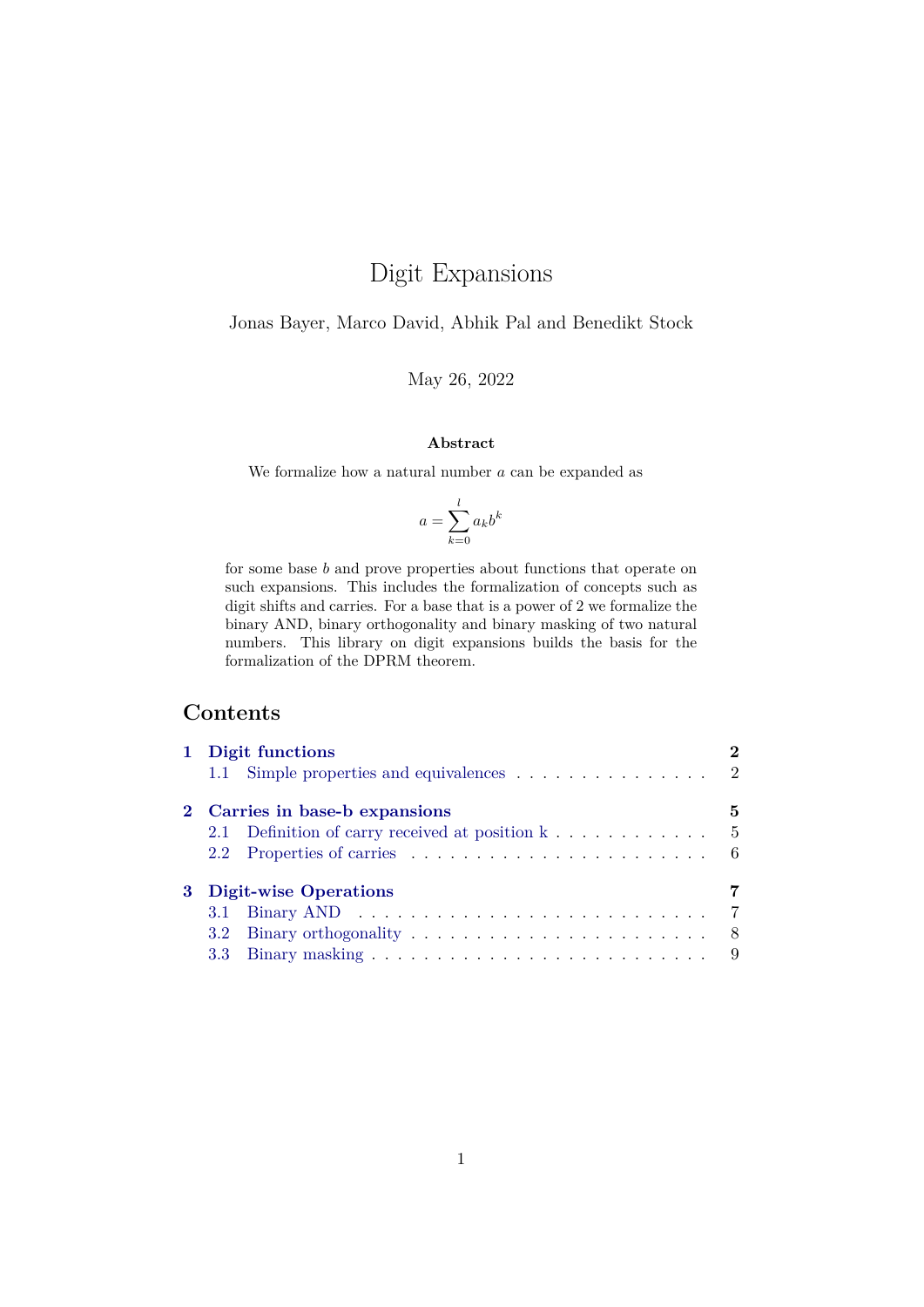### <span id="page-1-0"></span>**1 Digit functions**

```
theory Bits-Digits
 imports Main
begin
```
We define the n-th bit of a number in base 2 representation

**definition** *nth-bit* :: *nat*  $\Rightarrow$  *nat*  $\Rightarrow$  *nat* (**infix** ; 100) **where** *nth-bit num k* =  $(num \ div (2 \ ^k)) \ mod 2$ 

as well as the n-th digit of a number in an arbitrary base

**definition** *nth-digit* ::  $nat \Rightarrow nat \Rightarrow nat \Rightarrow nat$ *nth-digit num k base* =  $(num \ div (base \n k)) \ mod \ base$ 

In base 2, the two definitions coincide.

```
lemma nth-digit-base2-equiv:nth-bit a k = nth-digit a k (2:nat)
  \langle proof \rangle
```

```
lemma general-digit-base:
 assumes t1 > t2 and b>1shows nth-digit (a * b^t1) t2 b = 0\langle proof \rangle
```

```
lemma nth-bit-bounded: nth-bit a k \leq 1\langle proof \rangle
```

```
lemma nth-digit-bounded: b > 1 \implies nth\text{-}digit\ a\ k\ b \leq b-1\langle proof \rangle
```
**lemma** *obtain-smallest: P* (*n*::*nat*)  $\implies$  ∃  $k \leq n$ . *P*  $k \wedge (\forall a \leq k \neg (P \ a))$  $\langle proof \rangle$ 

#### <span id="page-1-1"></span>**1.1 Simple properties and equivalences**

Reduce the *nth-digit* function to (¡) if the base is a power of 2

**lemma** *digit-gen-pow2-reduct*:  $k < c \implies (nth\text{-}digit\ a\ t\ (2\text{-}c))\ i\ k = a\ i\ (c*t+k)$  $\langle proof \rangle$ 

Show equivalence of numbers by equivalence of all their bits (digits)

**lemma** *aux-even-pow2-factor*:  $a > 0 \implies \exists k \ b$ . (( $a$ ::*nat*) =  $(2^k) * b \land \text{odd } b$ )  $\langle proof \rangle$ 

**lemma**  $aux0$ -digit-wise-equiv: $a > 0 \implies (\exists k. nth-bit a k = 1)$  $\langle proof \rangle$ 

**lemma**  $aux1\text{-}digit\text{-}wise\text{-}equiv: (\forall k.(nth\text{-}bit \ a \ k = 0)) \longleftrightarrow a = 0 \ (\text{is } ?P \longleftrightarrow ?Q)$  $\langle proof \rangle$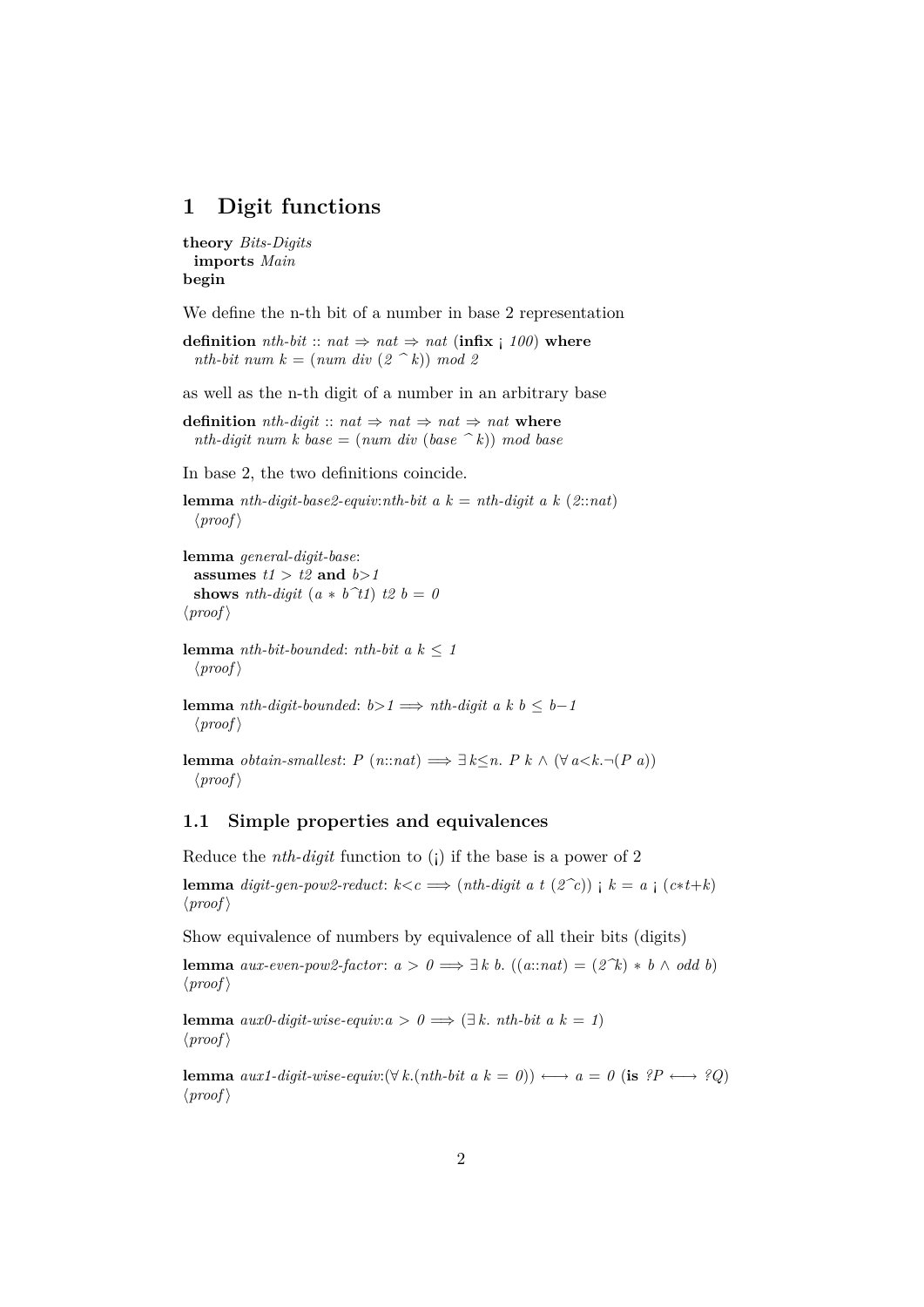**lemma**  $aux2\text{-}digit\text{-}wise\text{-}equiv: (\forall r < k, nth\text{-}bit \text{ a } r = 0) \longrightarrow (a \text{ mod } 2^k = 0)$  $\langle proof \rangle$ 

**lemma** *digit-wise-equiv:*  $(a = b) \longleftrightarrow (\forall k. nth-bit a k = nth-bit b k)$  (**is**  $?P \longleftrightarrow$ *?Q*)  $\langle proof \rangle$ 

Represent natural numbers in their binary expansion

```
lemma aux3-digit-sum-repr:
 assumes b < 2\hat{r}shows (a * 2^r r + b) ; r = (a * 2^r r) ; r
  \langle proof \ranglelemma aux2-digit-sum-repr:
 assumes n < 2^c c r < cshows (a * 2^c t + n) ; r = n ; r
```

```
\langle proof \rangle
```

```
lemma aux1-digit-sum-repr:
assumes n < 2^c c r<c
shows (\sum k < c \cdot ((n \neq k) * 2^k)) ; r = n \neq r\langle proof \rangle
```
**lemma** *digit-sum-repr*: **assumes**  $n < 2^c c$ **shows**  $n = (\sum k < c.((n \cdot k) * 2^k))$  $\langle proof \rangle$ 

**lemma** *digit-sum-repr-variant*: *n* =( $∑ k < n.((nth-bit n k)*2^k))$  $\langle proof \rangle$ 

**lemma** *digit-sum-index-variant*: *r*>*n* → (( $\sum k$ < *n*.((*n* **;** *k*)\*2^k)) = ( $\sum k$ < *r*.(*n* **;** *k*)\*2^k))  $\langle proof \rangle$ 

Digits are preserved under shifts

**lemma** *digit-shift-preserves-digits*: **assumes** *b*>*1* **shows** *nth-digit*  $(b * y)$  (*Suc t*)  $b = nth\text{-}digit\ y\ t\ b$  $\langle proof \rangle$ 

**lemma** *digit-shift-inserts-zero-least-siginificant-digit*: **assumes**  $t>0$  **and**  $b>1$ **shows** *nth-digit*  $(1 + b * y)$  *t*  $b = nth-digit (b * y)$  *t*  $b$  $\langle proof \rangle$ 

Represent natural numbers in their base-b digitwise expansion

**lemma** *aux3-digit-gen-sum-repr*: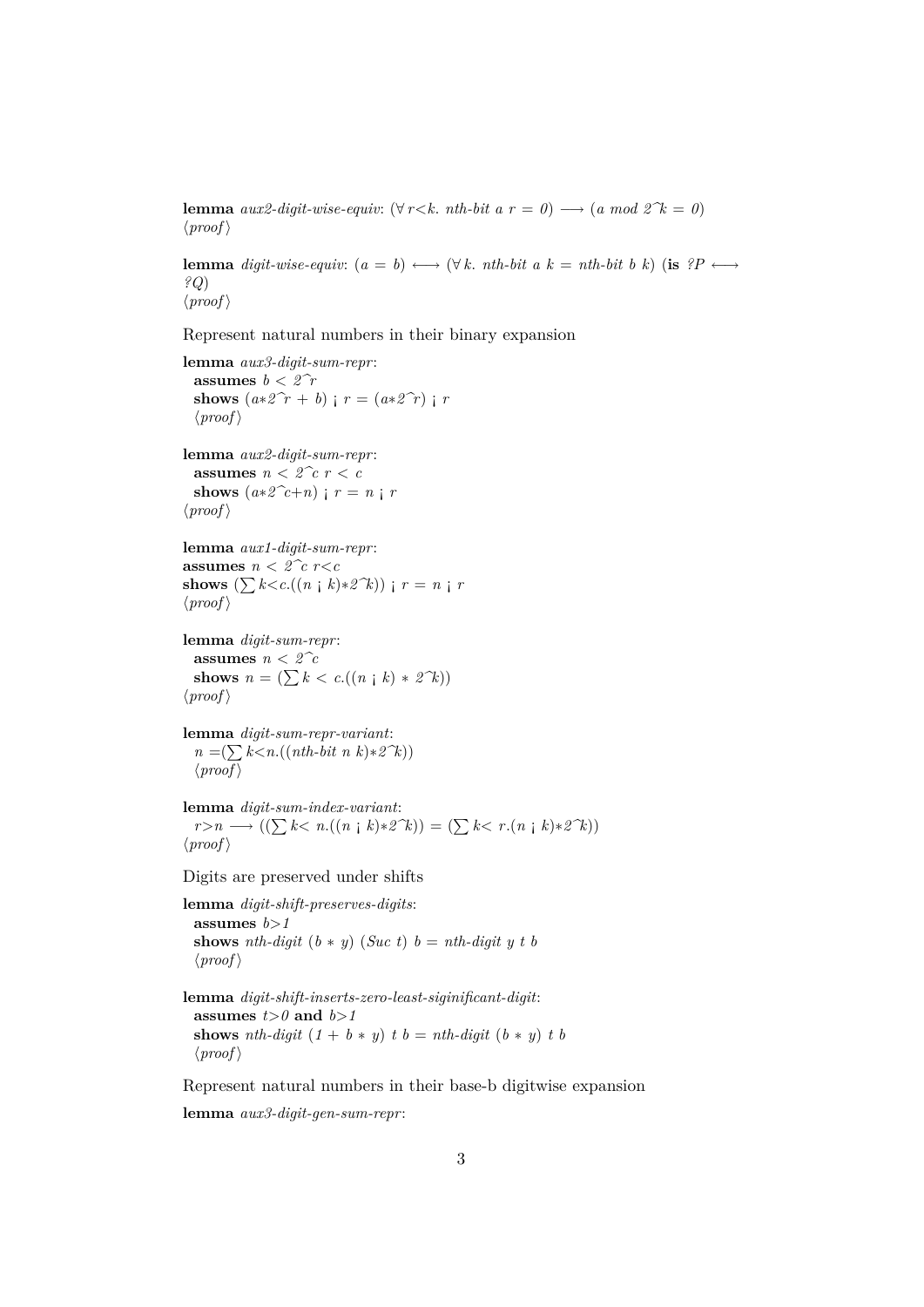**shows** *nth-digit*  $(a * b^r + d)$  *r*  $b = nth-digit (a * b^r)$  *r*  $b$  $\langle proof \rangle$ **lemma** *aux2-digit-gen-sum-repr*: **assumes**  $n < b^c c$   $r < c$ **shows** *nth-digit*  $(a * b^c + n)$  *r b* = *nth-digit n r b*  $\langle proof \rangle$ **lemma** *aux1-digit-gen-sum-repr*: **assumes**  $n < b$  <sup>2</sup>*c*  $r < c$  **and**  $b > 1$ **shows** *nth-digit*  $(\sum k < c \cdot ((nth\text{-}digit \ n \ k \ b) * b^k)) \ r \ b = nth\text{-}digit \ n \ r \ b$  $\langle proof \rangle$ **lemma** *aux-gen-b-factor*:  $a > 0 \implies b > 1 \implies \exists k \ c$ .  $((a::nat) = (b \ \hat{k}) * c \land \neg(c)$  $mod b = 0$ )  $\langle proof \rangle$ **lemma** *aux0-digit-wise-gen-equiv*: **assumes**  $b > 1$  **and**  $a$ -geq-0:  $a > 0$ **shows** ( $\exists k$ . *nth-digit a k b*  $\neq 0$ *)*  $\langle proof \rangle$ **lemma** *aux1-digit-wise-gen-equiv*: assumes  $b > 1$ **shows**  $(\forall k.(nth\text{-}digit a k b = 0)) \longleftrightarrow a = 0$  (**is**  $?P \longleftrightarrow ?Q$ )  $\langle proof \rangle$ **lemma**  $aux2\text{-}digit\text{-}wise\text{-}gen\text{-}equiv: (\forall r < k. nth\text{-}digit\text{ }a\text{ }r\text{ }b = 0) \longrightarrow (a\text{ }mod\text{ }b\text{ }k = 0)$ *0*)

```
\langle proof \rangle
```
**assumes**  $d < b\hat{r}$  **and**  $b > 1$ 

Two numbers are the same if and only if their digits are the same

**lemma** *digit-wise-gen-equiv*: **assumes** *b*>*1* shows  $(x = y) \longleftrightarrow (\forall k \cdot nh \cdot digit \; x \; k \; b = nth \cdot digit \; y \; k \; b)$  (**is**  $?P \longleftrightarrow ?Q$ )  $\langle proof \rangle$ 

A number is equal to the sum of its digits multiplied by powers of two

```
lemma digit-gen-sum-repr:
 assumes n < b^c and b > 1shows n = (\sum k < c \cdot ((nth\text{-}digit\ n\ k\ b) * b\ \hat{k}))\langle proof \ranglelemma digit-gen-sum-repr-variant:
 assumes b>1
 shows n = (\sum k < n.((nth-digit n k b)*b^k))
```

```
\langle proof \rangle
```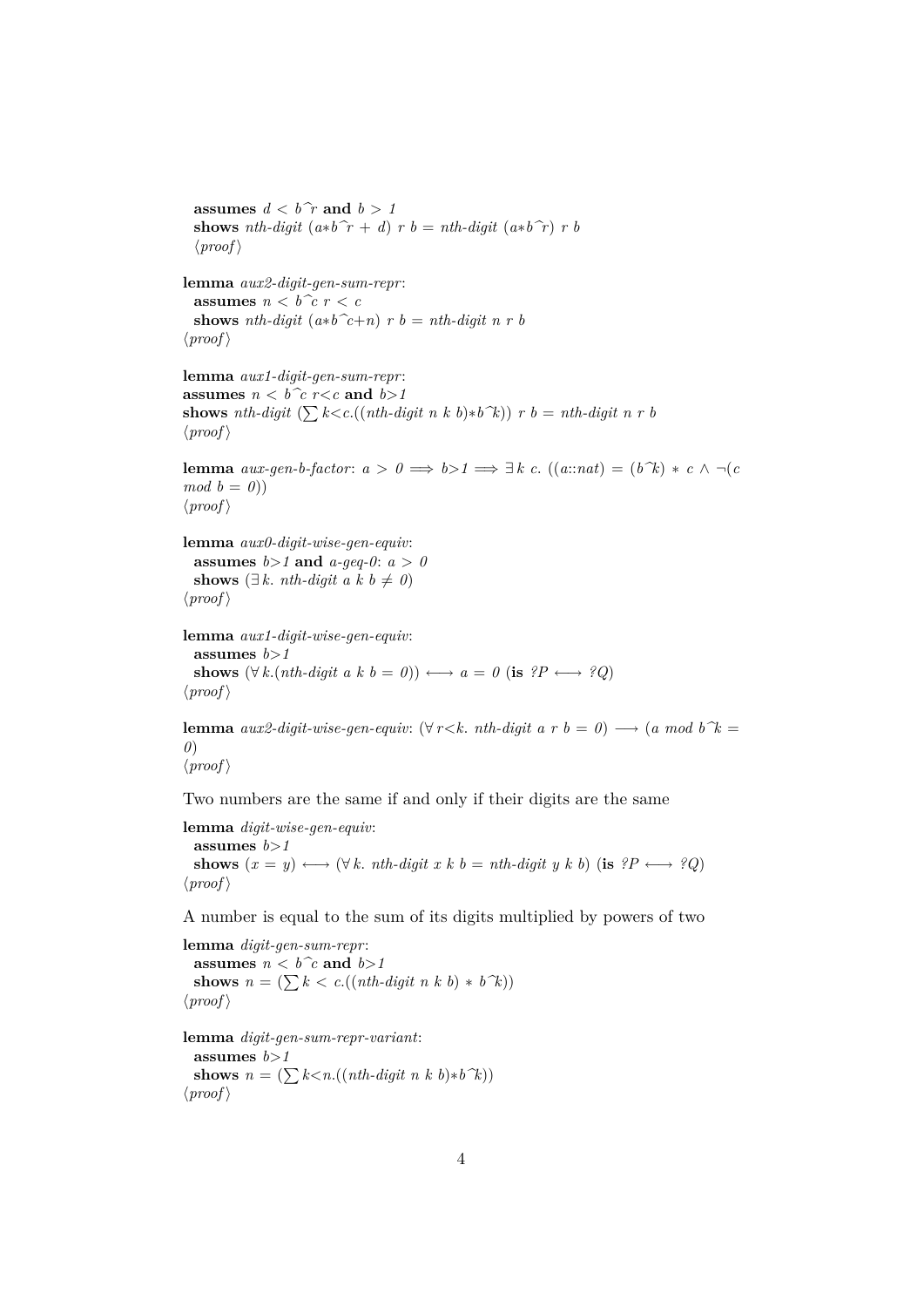**lemma** *digit-gen-sum-index-variant*: **assumes**  $b>1$  **shows**  $r>n \implies$  $(\sum k < n.((nth-digit n k b) * b^k)) = (\sum k < r. (nth-digit n k b) * b^k)$ 

 $\langle proof \rangle$ 

*nth-digit* extracts coefficients from a base-b digitwise expansion

**lemma** *nth-digit-gen-power-series*: **fixes** *c b k q* **defines**  $b \equiv 2^{\gamma}(Suc \ c)$ **assumes** *bound*:  $\forall k. (f k) < b$ **shows** *nth-digit*  $(\sum k=0..q, (f k) * b^k)$  *t b* = (*if t*≤*q then* (*f t*) *else* 0)  $\langle proof \rangle$ 

Equivalence condition for the *nth-digit* function [\[1\]](#page-10-0) (see equation 2.29)

**lemma** *digit-gen-equiv*: assumes  $b > 1$ **shows**  $d = nth\text{-}digit\ a\ k\ b \longleftrightarrow (\exists\ x.\exists\ y.(a = x * b^(k+1) + d*b^k + y \land d < b$  $\wedge$  *y* < *b*<sup> $\wedge$ </sup>*k*))  $(i\mathbf{s} \ \ ?P \longleftrightarrow \ \ ?Q)$  $\langle proof \rangle$ 

**end theory** *Carries* **imports** *Bits-Digits* **begin**

## <span id="page-4-0"></span>**2 Carries in base-b expansions**

```
Some auxiliary lemmas
```

```
lemma rev-induct[consumes 1, case-names base step]:
  fixes i k :: nat
 assumes le: i \leq kand base: P k
    and step: \bigwedge i : i \leq k \implies P \quad i \implies P \quad (i-1)shows P i
\langle proof \rangle
```
#### <span id="page-4-1"></span>**2.1 Definition of carry received at position k**

When adding two numbers m and n, the carry is *introduced* at position 1 but is *received* at position 2. The function below accounts for the latter case.

k: 6 5 4 3 2 1 0 c: 1 - - - - - - - - - - - m: 1 0 1 0 1 0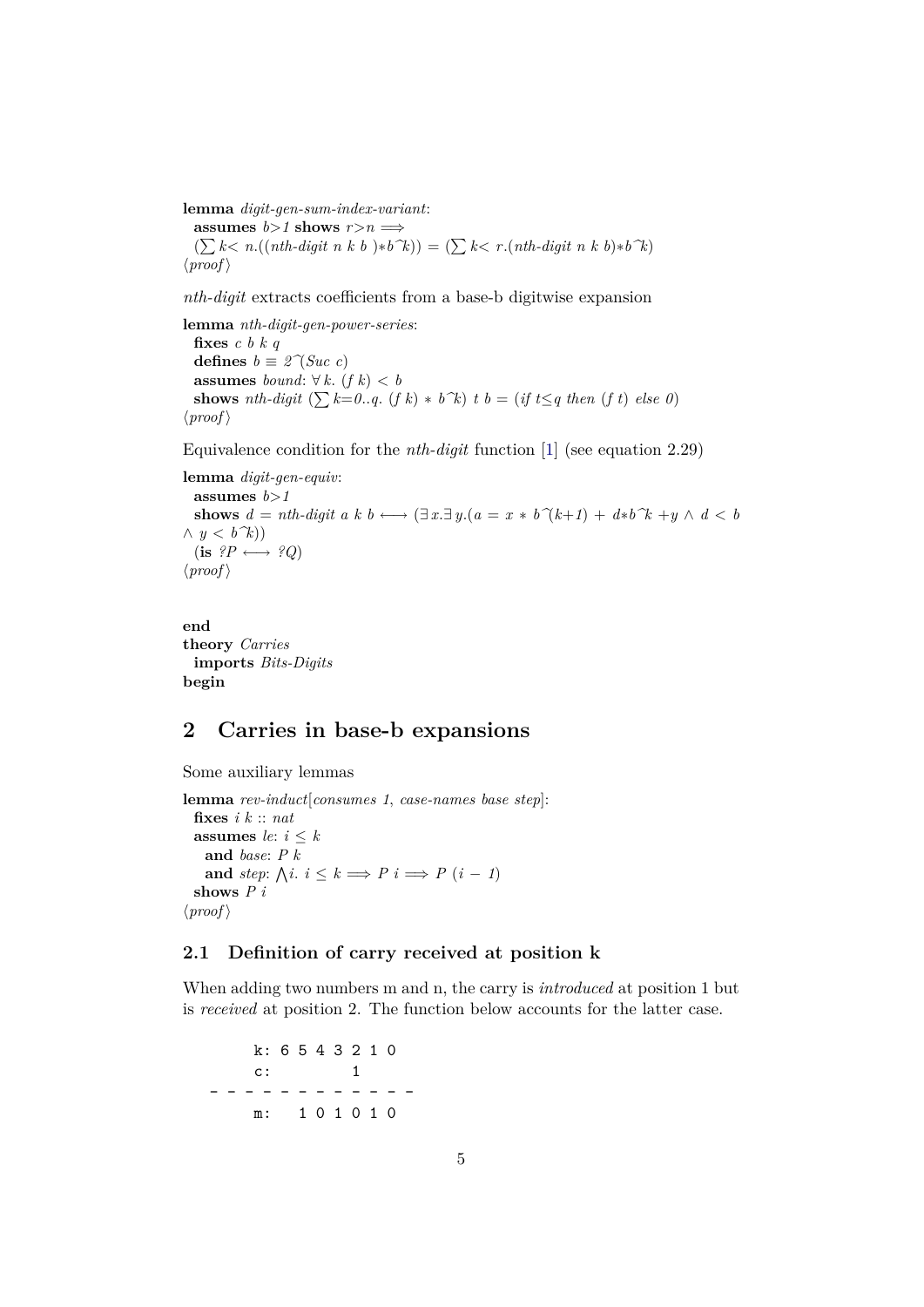n: 1 1 --------------------- m + n: 0 1 0 1 1 0 0

**definition** *bin-carry* ::  $nat \Rightarrow nat \Rightarrow nat \Rightarrow nat$ *bin-carry a b*  $k = (a \mod 2^k + b \mod 2^k)$  *div*  $2^k$ 

Carry in the subtraction of two natural numbers

**definition** *bin-narry* ::  $nat \Rightarrow nat \Rightarrow nat \Rightarrow nat$ *bin-narry a b k* = (*if b mod 2<sup>* $\kappa$ *</sup> > <i>a mod 2* $\kappa$  *then 1 else 0*)

Equivalent definition

**definition**  $\text{bin-narry2}$  ::  $\text{nat} \Rightarrow \text{nat} \Rightarrow \text{nat} \Rightarrow \text{nat} \text{ where}$ *bin-narry2 a b k* =  $((2^k + a \mod 2^k - b \mod 2^k) \text{ div } 2^k + 1) \mod 2$ 

**lemma** *bin-narry-equiv: bin-narry a b*  $c = bin-narry2$  *a b c*  $\langle proof \rangle$ 

#### <span id="page-5-0"></span>**2.2 Properties of carries**

**lemma** *div-sub*: **fixes** *a b c* :: *nat* **shows**  $(a - b)$  *div*  $c = (if(a \mod c < b \mod c)$  *then a div*  $c - b$  *div*  $c - 1$  *else a div c* − *b div c*)  $\langle proof \rangle$ 

**lemma** *dif-digit-formula*: $a \geq b \longrightarrow (a - b)$ ; $k = (a_1 k + b_1 k + b_1 n - n \cdot a_n n \cdot b)$  mod *2*  $\langle proof \rangle$ 

**lemma** *dif-narry-formula*:

 $a \geq b \longrightarrow bin\text{-}narry a\ b\ (k + 1) = (if\ (a_1 k < b_1 k + bin\text{-}narry a\ b\ k) then\ 1\ else\ 0)$  $\langle proof \rangle$ 

**lemma** *sum-digit-formula:* $(a + b)$ <sub>i</sub> $k = (a_1k + b_1k + bin-carry \ a \ b \ k) \mod 2$  $\langle proof \rangle$ 

**lemma** *sum-carry-formula:bin-carry a b*  $(k + 1) = (a_1 k + b_1 k + b_2 n - c_3 n)$  *k*) *div 2*

 $\langle proof \rangle$ 

**lemma** *bin-carry-bounded*: **shows** *bin-carry* a *b*  $k = bin-carry a b k mod 2$  $\langle proof \rangle$ 

**lemma** *carry-bounded*: *bin-carry a b*  $k \leq 1$  $\langle proof \rangle$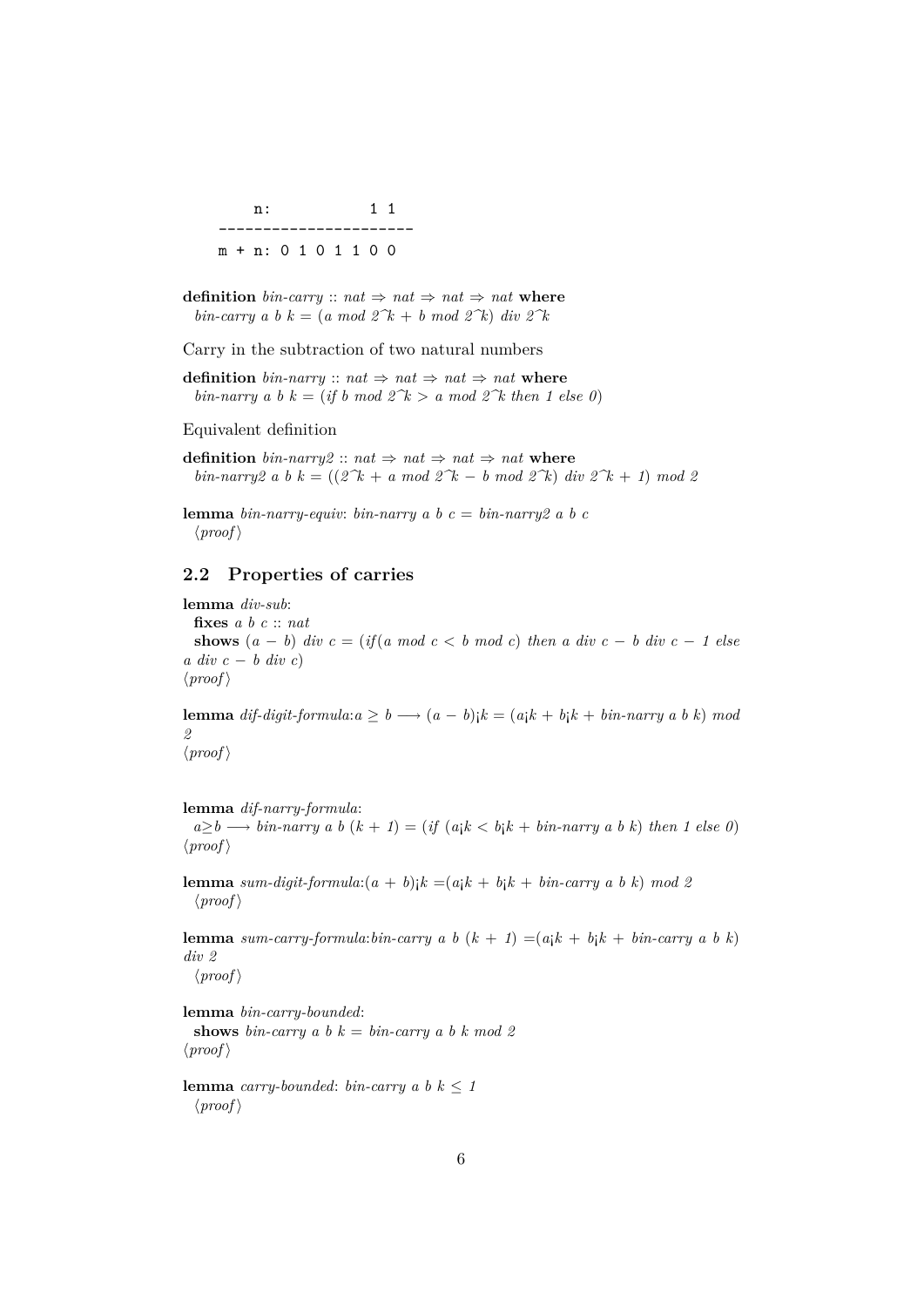**lemma** *no-carry*:  $(\forall r < n.((nth-bit a r) + (nth-bit b r) \leq 1)) \Longrightarrow$  $(nth-bit (a + b) n) = (nth-bit a n + nth-bit b n) mod 2$  $(\mathbf{is} \ \mathbf{?P} \Longrightarrow \mathbf{?Q} \ n)$  $\langle proof \rangle$ 

**lemma** *no-carry-mult-equiv:*( $\forall k$ . *nth-bit a*  $k * nth-bit b$   $k = 0$ )  $\longleftrightarrow$  ( $\forall k$ . *bin-carry*  $a \ b \ k = 0$  $(i\mathbf{s} \ \ ?P \longleftrightarrow \ ^{9}Q)$  $\langle proof \rangle$ 

**lemma** *carry-digit-impl: bin-carry a b k*  $\neq 0 \implies \exists r \leq k$ *. a*  $\mid r + b \mid r = 2$  $\langle proof \rangle$ 

**end theory** *Binary-Operations* **imports** *Bits-Digits Carries* **begin**

#### <span id="page-6-0"></span>**3 Digit-wise Operations**

#### <span id="page-6-1"></span>**3.1 Binary AND**

**fun** *bitAND-nat* :: *nat*  $\Rightarrow$  *nat*  $\Rightarrow$  *nat* (**infix** && 64) **where**  $0 \&\& -\frac{1}{2}$ *m* && *n* = *2* ∗ ((*m div 2*) && (*n div 2*)) + (*m mod 2*) ∗ (*n mod 2*) **lemma** *bitAND-zero*[*simp*]:  $n = 0 \implies m \&\&\ n = 0$  $\langle proof \rangle$ **lemma** *bitAND-1*: *a* &&  $1 = (a \mod 2)$  $\langle proof \rangle$ **lemma** *bitAND-rec*: *m* &&  $n = 2 * ((m \ div 2) \ & (n \ div 2)) + (m \ mod 2) * (n \$ *mod 2*)  $\langle proof \rangle$ **lemma** *bitAND-commutes:m* &&  $n = n$  &&  $m$  $\langle proof \rangle$ **lemma** *nth-digit-0*:  $x \leq 1 \implies nth\text{-}bit \ x \ 0 = x \ \langle proof \rangle$ **lemma** *bitAND-zeroone*:  $a \leq 1 \implies b \leq 1 \implies a \&\& b \leq 1$  $\langle proof \rangle$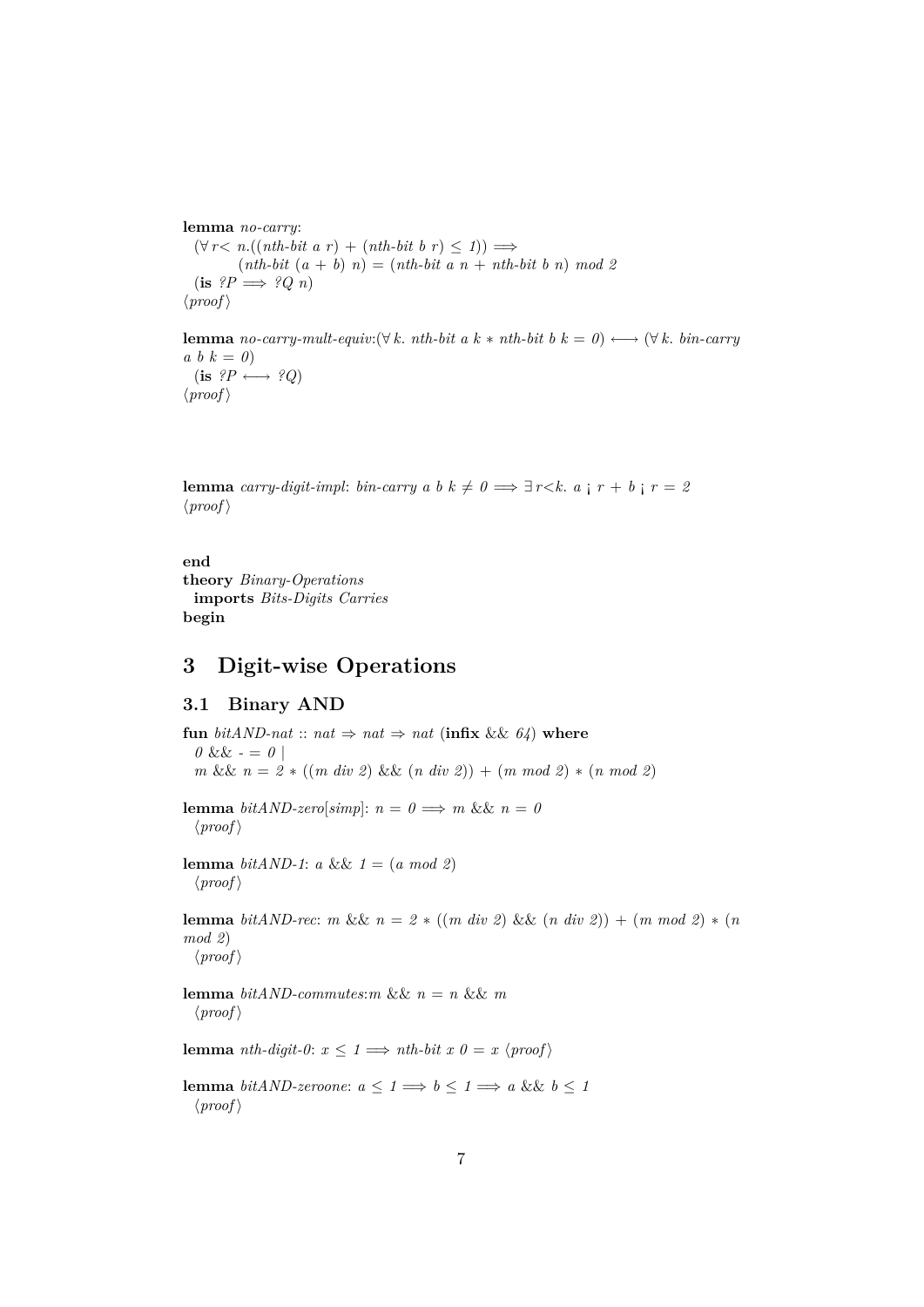**lemma** *aux1-bitAND-digit-mult*: **fixes** *a b c* :: *nat* **shows**  $k > 0 \land a \mod 2 = 0 \land b \leq 1 \Longrightarrow (a + b) \text{ div } 2^k = a \text{ div } 2^k$  $\langle proof \rangle$ 

**lemma** *bitAND-digit-mult*: $(nth-bit (a \&& b) k) = (nth-bit (a k) * (nth-bit (b k))$  $\langle proof \rangle$ 

**lemma** *bitAND-single-bit-mult-equiv:*  $a \leq 1 \implies b \leq 1 \implies a * b = a \&\& b$  $\langle proof \rangle$ 

**lemma** *bitAND-mult-equiv*:  $(\forall k. (nth-bit \ c \ k) = (nth-bit \ a \ k) * (nth-bit \ b \ k)) \longleftrightarrow c = a \ \&\& \ b \ (is \ \ ?P \longleftrightarrow$ *?Q*)  $\langle proof \rangle$ 

```
lemma bitAND-linear:
```
**fixes** *k*::*nat* **shows**  $(b < 2^k)$  ∧  $(d < 2^k)$   $\implies$   $(a * 2^k + b)$  &&  $(c * 2^k + d) = (a \&&$ *c*) ∗ *2^k* + (*b* && *d*)  $\langle proof \rangle$ 

#### <span id="page-7-0"></span>**3.2 Binary orthogonality**

cf. [\[1\]](#page-10-0) section 2.6.1 on "Binary orthogonality"

The following definition differs slightly from the one in the paper. However, we later prove the equivalence of the two definitions.

**fun** *orthogonal* ::  $nat \implies nat \implies bool$  (infix  $\perp$  49) where  $(\text{orthogonal } a \ b) = (a \ \&\ \& \ b = 0)$ 

**lemma** *ortho-mult-equiv:*  $a \perp b \longleftrightarrow (\forall k. (nth-bit \ a \ k) * (nth-bit \ b \ k) = 0)$  (**is** *?P*  $\longleftrightarrow$  ?Q)  $\langle proof \rangle$ 

```
lemma aux1-1-digit-lt-linear:
 assumes b < 2\hat{r} k > rshows bin-carry (a * 2^r r) b k = 0\langle proof \rangle
```
**lemma** *aux1-digit-lt-linear*: **assumes**  $b < 2\hat{r}$  **and**  $k \geq r$ **shows**  $(a * 2^r r + b)$  ;  $k = (a * 2^r r)$  ; k  $\langle proof \rangle$ 

```
lemma aux-digit-shift: (a * 2^t) (1+t) = a \cdot l\langle proof \rangle
```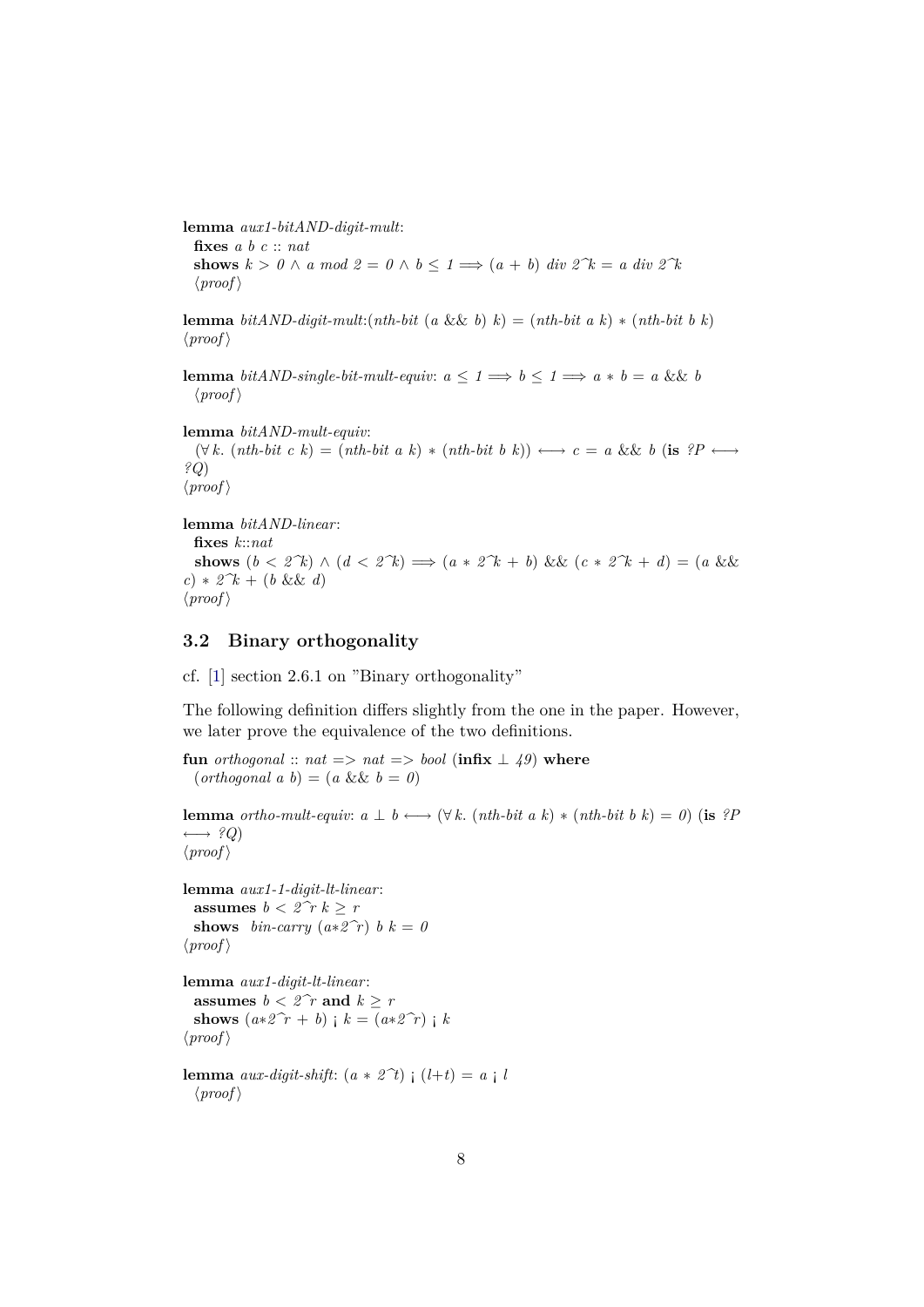**lemma** *aux-digit-lt-linear*: **assumes** *b*:  $b < (2$ ::*nat*)  $\hat{\tau}$ **assumes**  $d: d < (2 in n)$ <sup> $\uparrow$ </sup> **shows**  $(a * 2^t + b)$  ;  $k \leq (c * 2^t + d)$  ;  $k \leftrightarrow ((a * 2^t)$  ;  $k \leq (c * 2^t)$  ;  $k$  $\wedge b$  **j**  $k \leq d$  **j**  $k$ )  $\langle proof \rangle$ **lemma** *aux2-digit-lt-linear*: **fixes** *a b c d t l* :: *nat* **shows** ∃ *k*.  $(a * 2^t)$  ;  $k \leq (c * 2^t)$  ;  $k \rightarrow a$  ;  $l \leq c$  ; *l*  $\langle proof \rangle$ **lemma** *aux3-digit-lt-linear*: **fixes** *a b c d t k* :: *nat* **shows** ∃*l*. *a* ; *l* ≤ *c* ; *l* →  $(a * 2^t)$  ;  $k ≤ (c * 2^t)$  ;  $k$  $\langle proof \rangle$ **lemma** *digit-lt-linear*: **fixes** *a b c d t* :: *nat* **assumes**  $b: b < (2::nat)$   $\hat{\tau}$ **assumes**  $d: d < (2:ind)$ <sup>†</sup> **shows**  $(\forall k. (a * 2^t + b) \mid k \leq (c * 2^t + d) \mid k) \longleftrightarrow (\forall l. a \mid l \leq c \mid l \wedge b \mid l)$  $\leq d \neq l$ 

```
\langle proof \rangle
```
Sufficient bitwise (digitwise) condition for the non-strict standard order of natural numbers

**lemma** *digitwise-leq*: **assumes** *b*>*1* **shows** ∀ *t*. *nth-digit x t b* ≤ *nth-digit y t b*  $\implies$  *x* ≤ *y*  $\langle proof \rangle$ 

#### <span id="page-8-0"></span>**3.3 Binary masking**

Preliminary result on the standard non-strict of natural numbers

**lemma** *bitwise-leq*:  $(\forall k. a \mid k \leq b \mid k) \longrightarrow a \leq b$  $\langle proof \rangle$ 

cf. [\[1\]](#page-10-0) section 2.6.2 on "Binary Masking"

Again, the equivalence to the definition there will be proved in a later lemma.

**fun** masks ::  $nat \implies nat \implies bool$  (infix  $\leq 49$ ) where *masks 0 -* = *True* | *masks a b* =  $((a \ div 2 \preceq b \ div 2) \wedge (a \ mod 2 \preceq b \ mod 2))$ 

**lemma** masks-substr:  $a \preceq b \implies (a \ div (2^k) \preceq b \ div (2^k))$  $\langle proof \rangle$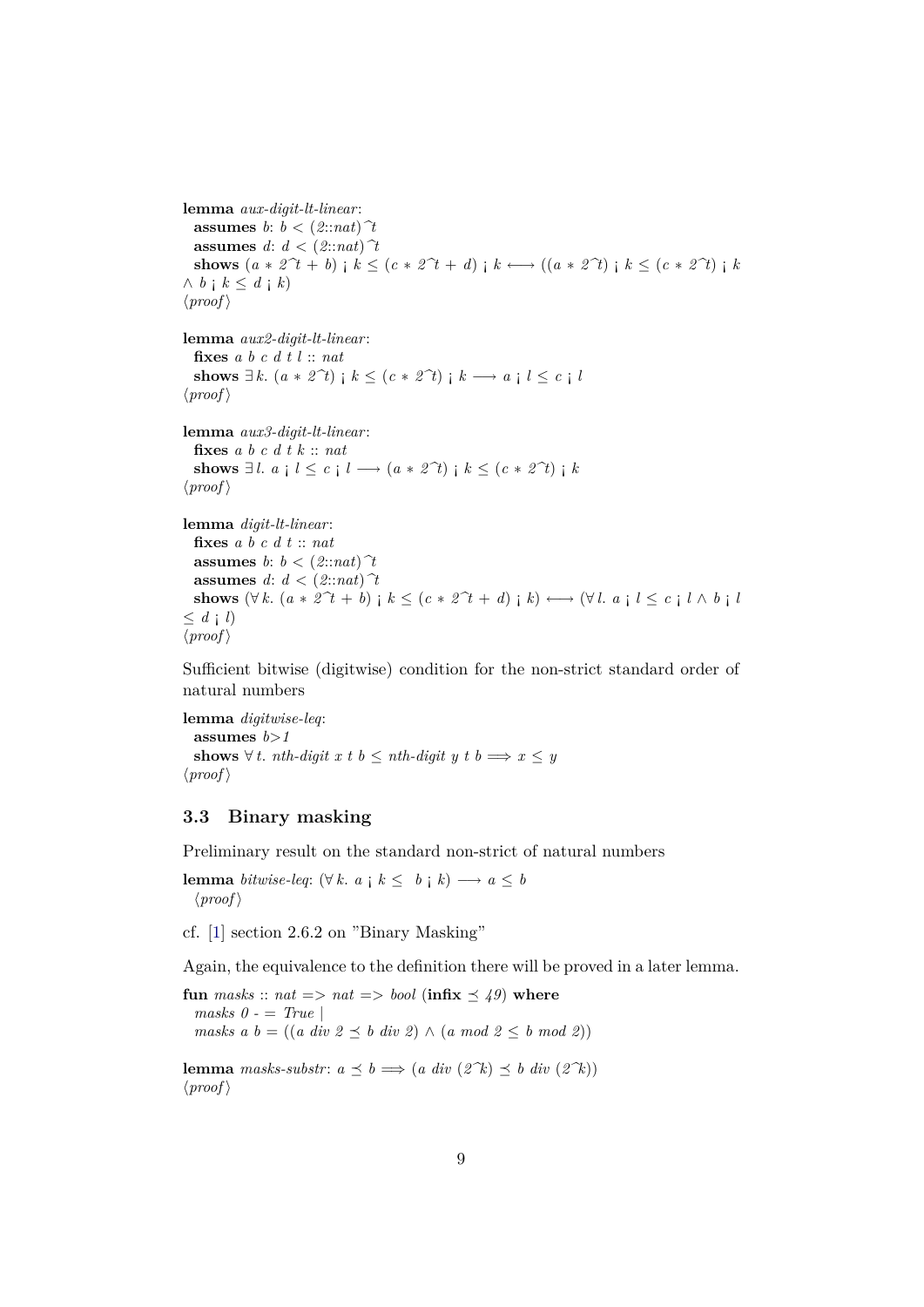**lemma** *masks-digit-leq*: $(a \preceq b) \Longrightarrow (nth\text{-}bit \ a \ k) \leq (nth\text{-}bit \ b \ k)$  $\langle proof \rangle$ **lemma**  ${masks \text{-} leg\text{-}equiv: (a \prec b) \longleftrightarrow (\forall k \cdot (nth\text{-}bit \ a \ k) \leq (nth\text{-}bit \ b \ k))$  (**is**  ${?P \longleftrightarrow}$ *?Q*)  $\langle proof \rangle$ **lemma** *masks-leq*: $a \prec b \rightarrow a \leq b$  $\langle proof \rangle$ **lemma** *mask-linear*: **fixes** *a b c d t* :: *nat* **assumes** *b*:  $b < (2::nat)^{T}$ **assumes** *d*:  $d < (2$ :*nat*)  $\hat{\tau}$ **shows**  $((a * 2^t + b \leq c * 2^t + d) \longleftrightarrow (a \leq c \land b \leq d))$  (**is**  $?P \longleftrightarrow ?Q$ )  $\langle proof \rangle$ **lemma**  $aux1$ -lm0241-pow2-up-bound:(∃ ( $p::nat$ ). ( $a::nat$ ) < 2 $\hat{\gamma}(Suc|p)$ )  $\langle proof \rangle$ **lemma** *aux2-lm0241-single-digit-binom*: **assumes**  $1 \geq (a::nat)$ **assumes**  $1 \geq (b$ ::*nat*) shows  $\neg(a = 1 \land b = 1) \longleftrightarrow ((a + b) \text{ choose } b) = 1 \text{ (is } ?P \longleftrightarrow ?Q)$  $\langle proof \rangle$ **lemma** *aux3-lm0241-binom-bounds*: **assumes**  $1 \geq (m::nat)$ **assumes**  $1 \geq (n::nat)$ **shows**  $1 \geq m$  *choose n*  $\langle proof \rangle$ **lemma** *aux4-lm0241-prod-one*: **fixes**  $f$  :: (nat  $\Rightarrow$  nat) **assumes**  $(\forall x. (1 \geq f x))$ **shows**  $(\prod k \leq n \cdot (f k)) = 1 \longrightarrow (\forall k \cdot k \leq n \longrightarrow f k = 1)$  (**is**  $?P \longrightarrow ?Q$ )  $\langle proof \rangle$ **lemma** *aux5-lm0241*:  $(\forall i. (nth-bit (a + b) i) choose (nth-bit b i) = 1) \longrightarrow$  $\neg(nth-bit \; a \; i = 1 \land nth-bit \; b \; i = 1)$  $(i\mathbf{s} \ \mathbf{?}P \longrightarrow \mathbf{?}Q \ i)$  $\langle proof \rangle$ 

**end**